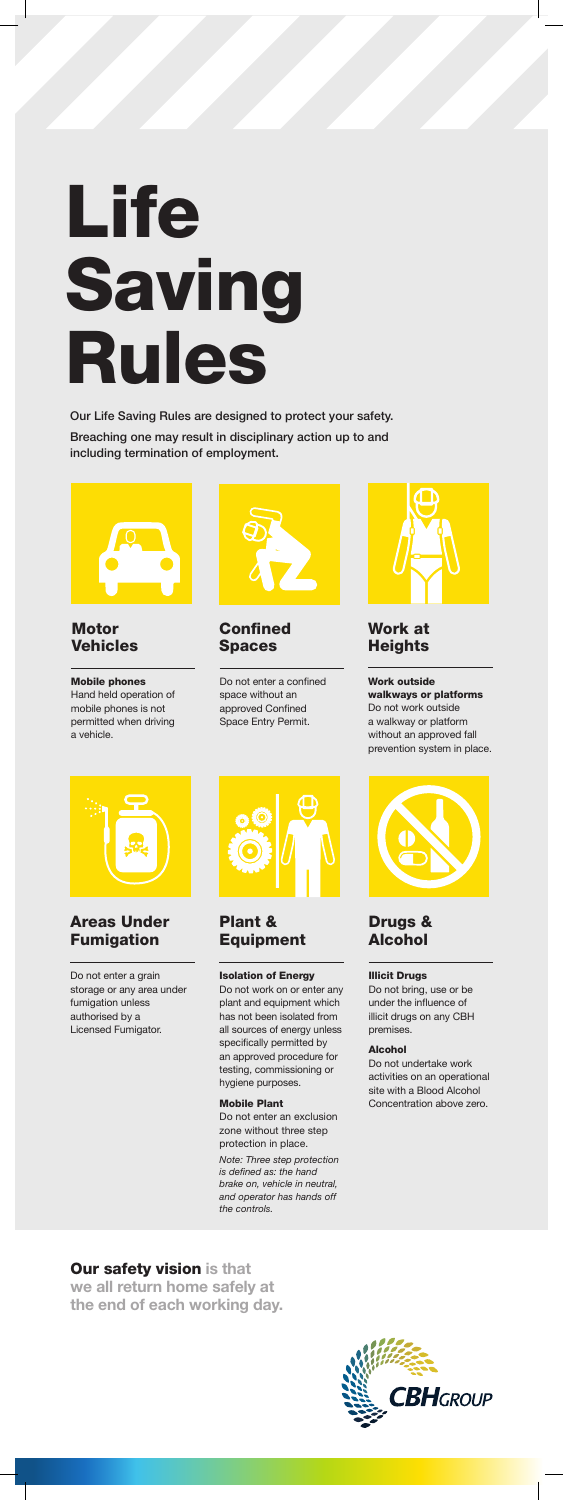## Our safety vision **is that we all return home safely at the end of each working day.**



# Areas Under **Fumigation**

Do not enter a grain storage or any area under fumigation unless authorised by a Licensed Fumigator.

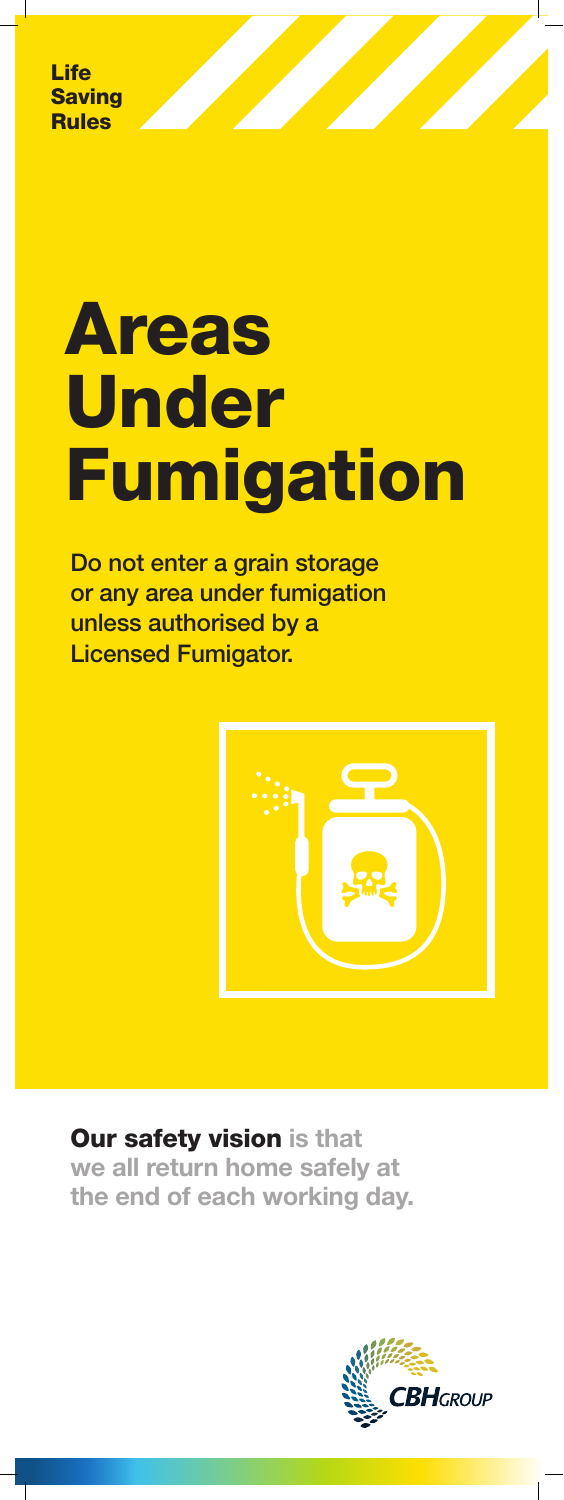# **Confined** Spaces

## Our safety vision **is that we all return home safely at the end of each working day.**



Do not enter a confined space without an approved Confined Space Entry Permit.

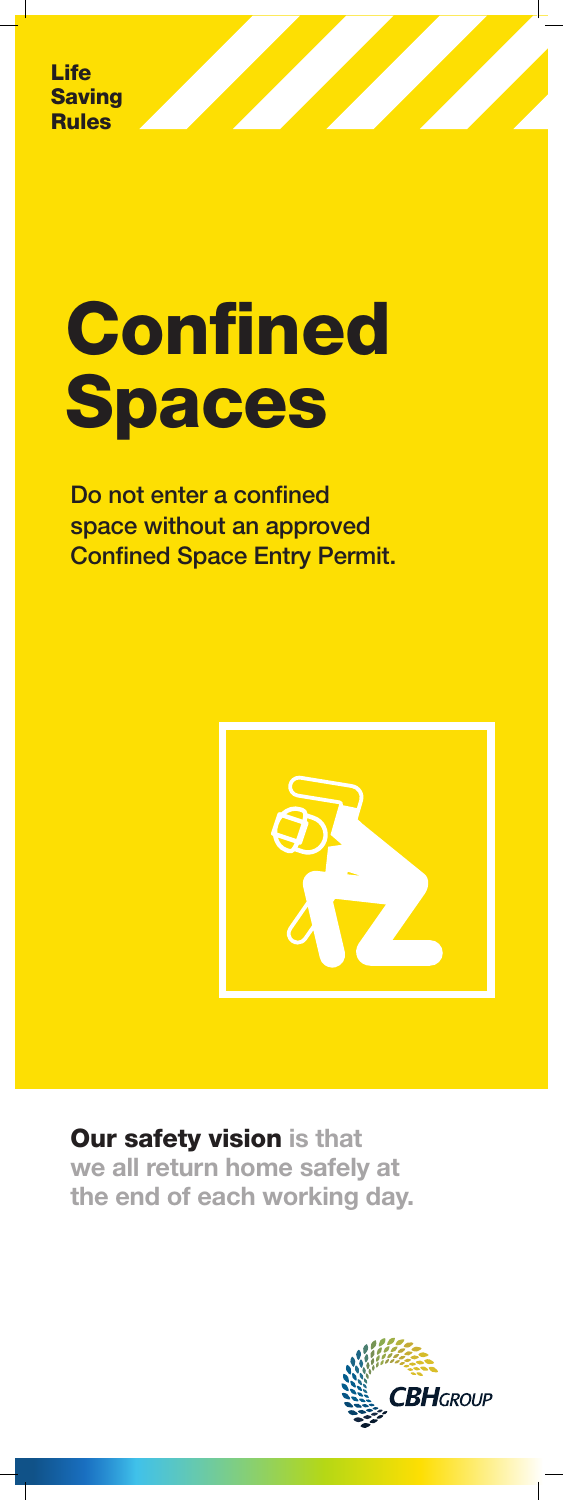## Our safety vision **is that we all return home safely at the end of each working day.**



#### Isolation of Energy

# Plant & **Equipment**

Do not work on or enter any plant and equipment which has not been isolated from all sources of energy unless specifically permitted by an approved procedure for testing, commissioning or hygiene purposes.

## Mobile Plant

Do not enter an exclusion zone without three step protection in place.

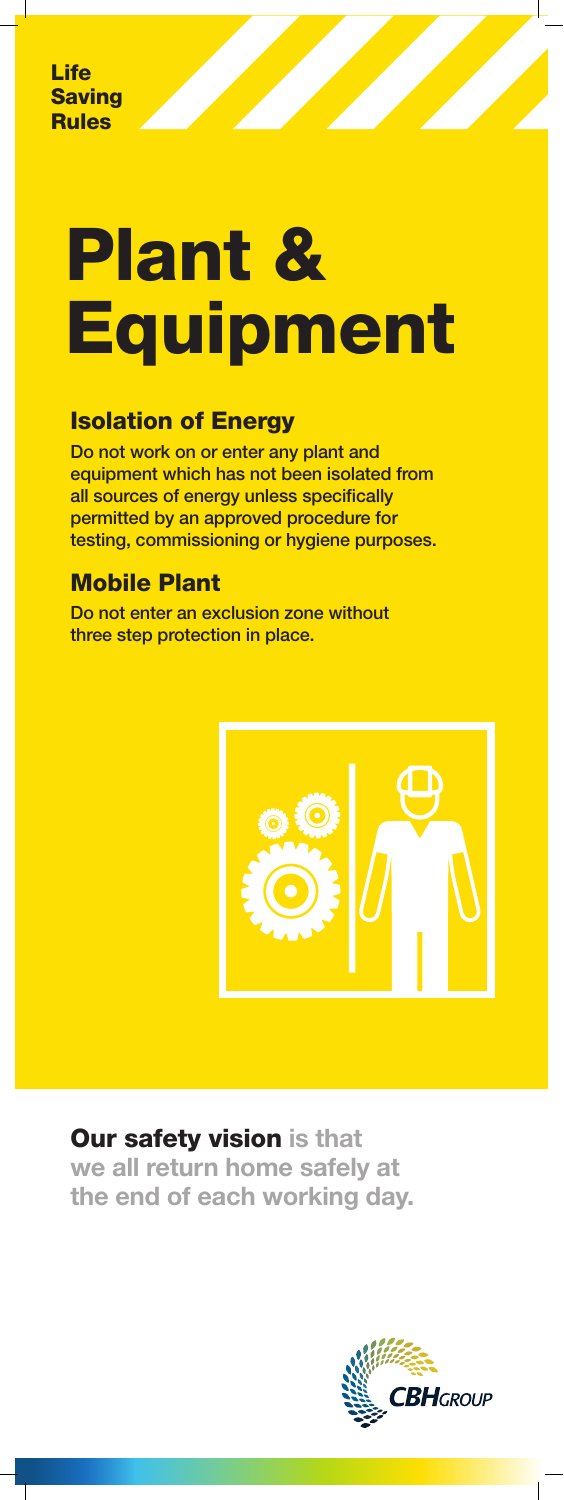## Our safety vision **is that we all return home safely at the end of each working day.**



## **Motor** Vehicles

#### Mobile Phones

Hand held operation of mobile phones is not permitted when driving a vehicle.

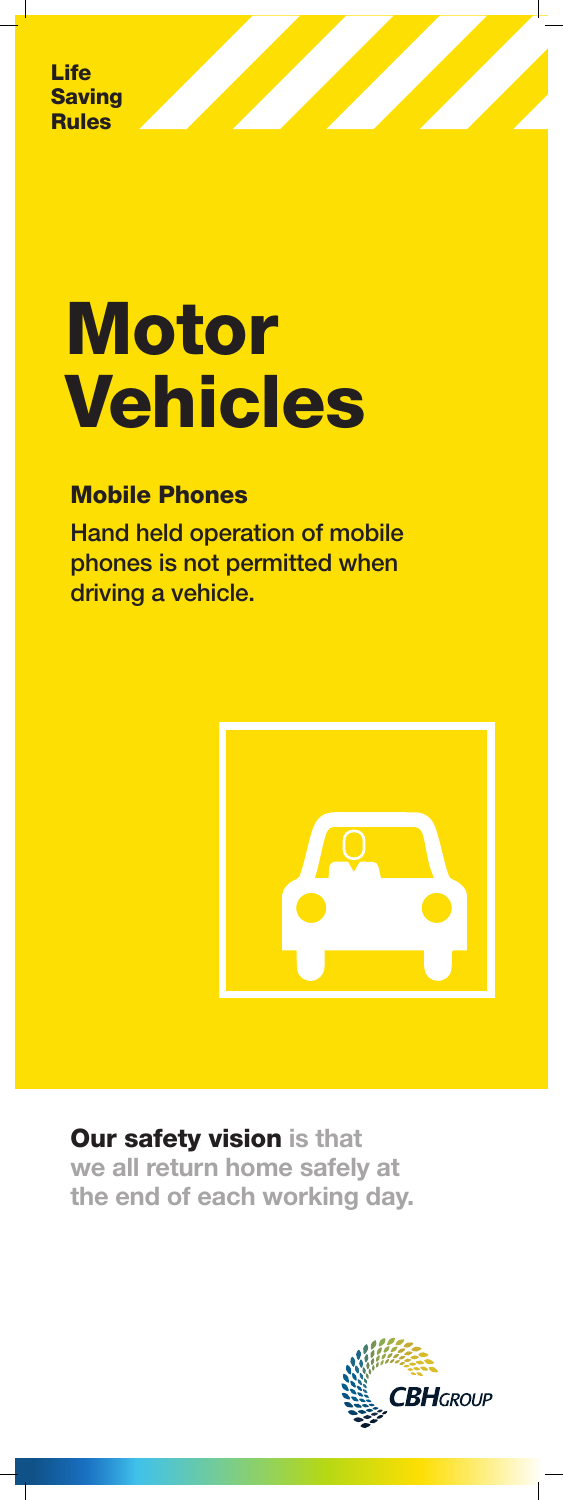## Our safety vision **is that we all return home safely at the end of each working day.**



# Work at **Heights**

Work outside walkways or platforms

Do not work outside a walkway or platform without an approved fall prevention system in place.